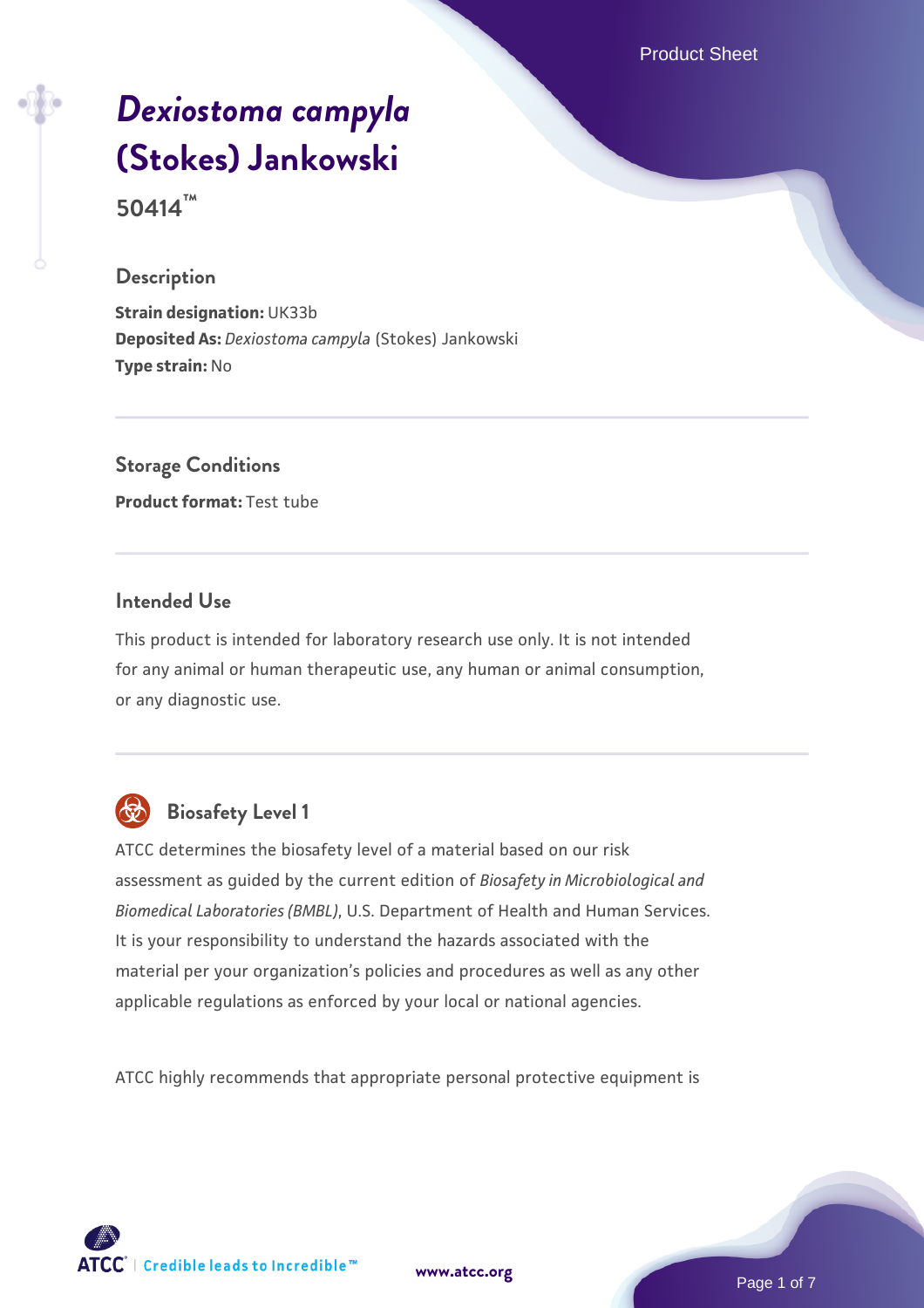always used when handling vials. For cultures that require storage in liquid nitrogen, it is important to note that some vials may leak when submersed in liquid nitrogen and will slowly fill with liquid nitrogen. Upon thawing, the conversion of the liquid nitrogen back to its gas phase may result in the vial exploding or blowing off its cap with dangerous force creating flying debris. Unless necessary, ATCC recommends that these cultures be stored in the vapor phase of liquid nitrogen rather than submersed in liquid nitrogen.

# **Certificate of Analysis**

For batch-specific test results, refer to the applicable certificate of analysis that can be found at www.atcc.org.

#### **Growth Conditions**

**Medium:**  [ATCC Medium 1034: Modified PYNFH medium \(Available from ATCC as ATCC](https://www.atcc.org/-/media/product-assets/documents/microbial-media-formulations/1/0/3/4/atcc-medium-1034.pdf?rev=60deeb2f005a49bfbb27bb7fcaa28848) [cat. no. 327-X\)](https://www.atcc.org/-/media/product-assets/documents/microbial-media-formulations/1/0/3/4/atcc-medium-1034.pdf?rev=60deeb2f005a49bfbb27bb7fcaa28848) **Instructions for complete medium:** ATCC Medium 1034 (ATCC Medium 1034 is available in a freeze-dried format from ATCC) **Temperature:** 25°C **Culture system:** Axenic

# **Handling Procedures**

#### **Cryopreservation:**

1. Harvest cells from a culture at or near peak growth by centrifugation at 300 x g for 2 min.

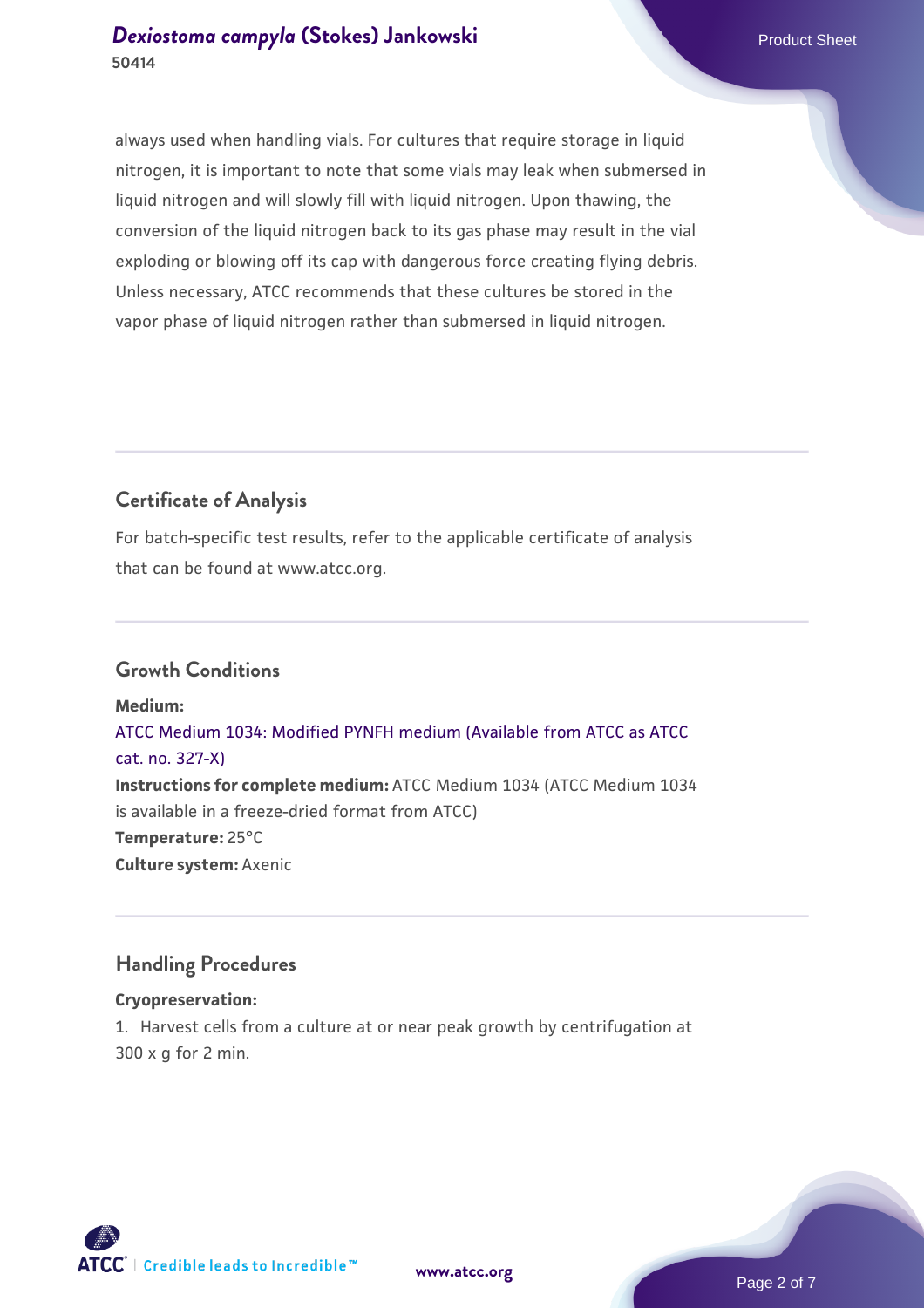2. Adjust concentration of cells to  $2 \times 10^6$ /ml in fresh

medium.

3. While cells are centrifuging, prepare a 13% (v/v) solution of sterile DMSO in fresh medium.

a) Add 1.3 ml of DMSO to an ice cold 20 x 150 mm screw-capped test tube;

b) Place the tube on ice and allow the DMSO to solidify (~5 min) and then add 8.7 ml of ice cold medium;

- c) Invert several times to dissolve the DMSO;
- d) Allow to warm to room temperature.
- 4. Add a volume of the DMSO solution equal to the cell

suspension volume but add in 3 equal aliquots at 2 min

intervals. Thus, the final concentration of the preparation

will equal 6.5% (v/v) DMSO and  $10^6$  cells /ml.

5. Dispense in 0.5 ml aliquots into 1.0 - 2.0 ml sterile plastic

screw-capped cryules (special plastic vials for cryopreservation).

6. Place the vials in a controlled rate freezing unit. Use the following cooling cycle: From room temperature cool at

-10°C/min to the heat of fusion; from the heat of fusion to

-40°C, cool at -1°C/min. At -40°C plunge into liquid nitrogen. The cooling cycle should be initiated no less than 15 and no more than 30 minutes after the addition of DMSO to the cell preparation.

7. Store in the vapor or liquid phase of a nitrogen

refrigerator.

8. To establish a culture from the frozen state, aseptically add 0.5 ml of sterile modified PYNFH medium (ATCC Medium 1034) containing 8% (w/v) sucrose to the frozen ampule. Immediately, place in a 35°C water bath, until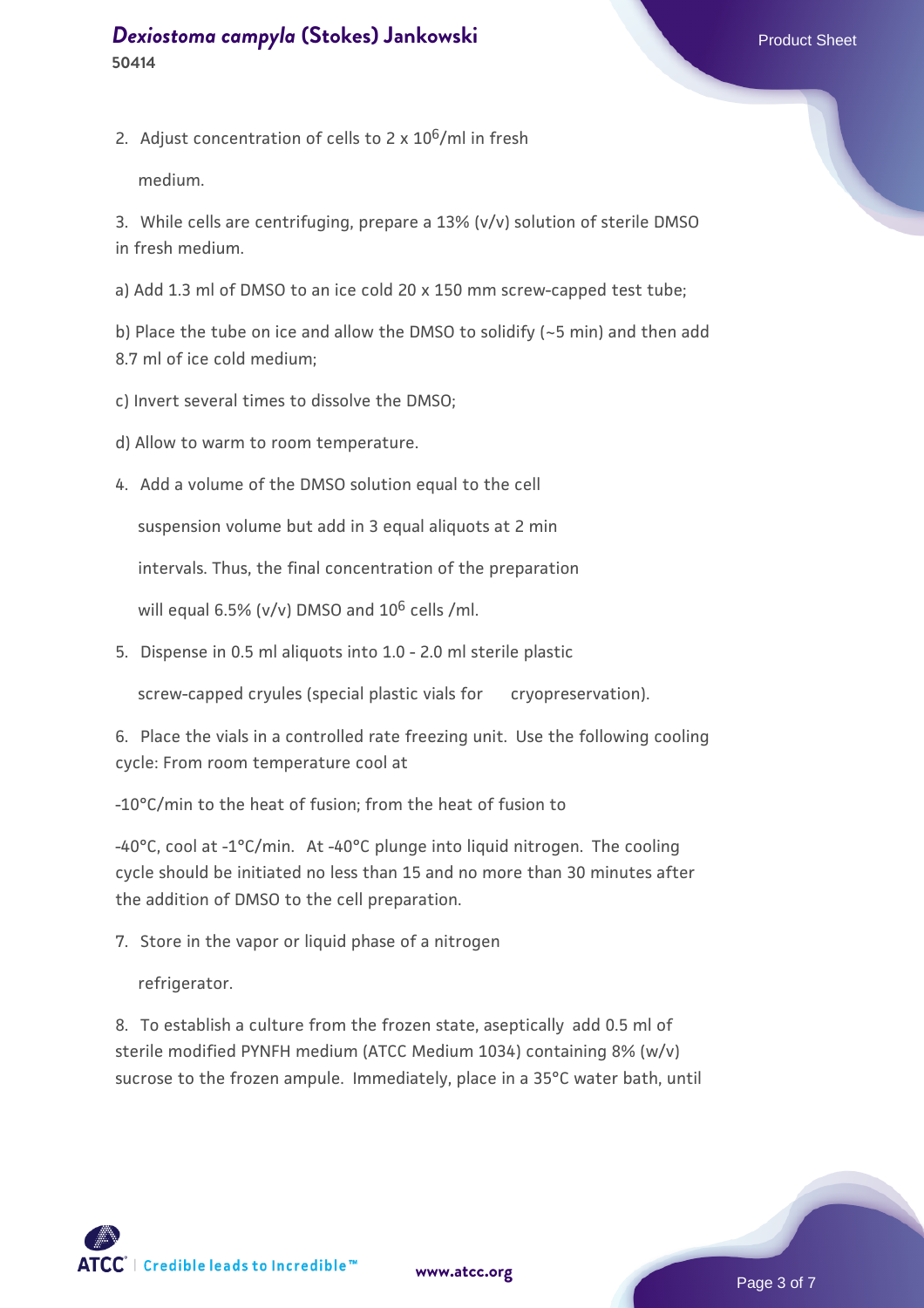thawed. Immerse the ampule just sufficient to cover the frozen material. Do not agitate the ampule.

9. Immediately after thawing, aseptically remove the contents of the ampule and gently add the material to the edge of a 20 x 100 mm petri plate containing ATCC Medium 919 (non-nutrient agar) and position on a 15 degree slant. The cell suspension will pool at the edge of the plate.

10.Continue to double the volume of the cell suspension at 10 minute intervals by adding ATCC medium 1034 containing 4% sucrose (w/v). When the volume reaches 16.0 ml place the plate in a horizontal position and incubate at 25°C.

11. On the following day, gently remove the cell suspension for the plate and transfer to a T-25 tissue culture flask. Note the volume of the suspension and add a volume of fresh medium without sucrose equal to the volume of the cell suspension. Incubate the culture at 25°C.

12. After culture has been established subculture into fresh

medium without sucrose

# **Material Citation**

If use of this material results in a scientific publication, please cite the material in the following manner: *Dexiostoma campyla* (Stokes) Jankowski (ATCC 50414)

#### **References**

References and other information relating to this material are available at www.atcc.org.

**Warranty**

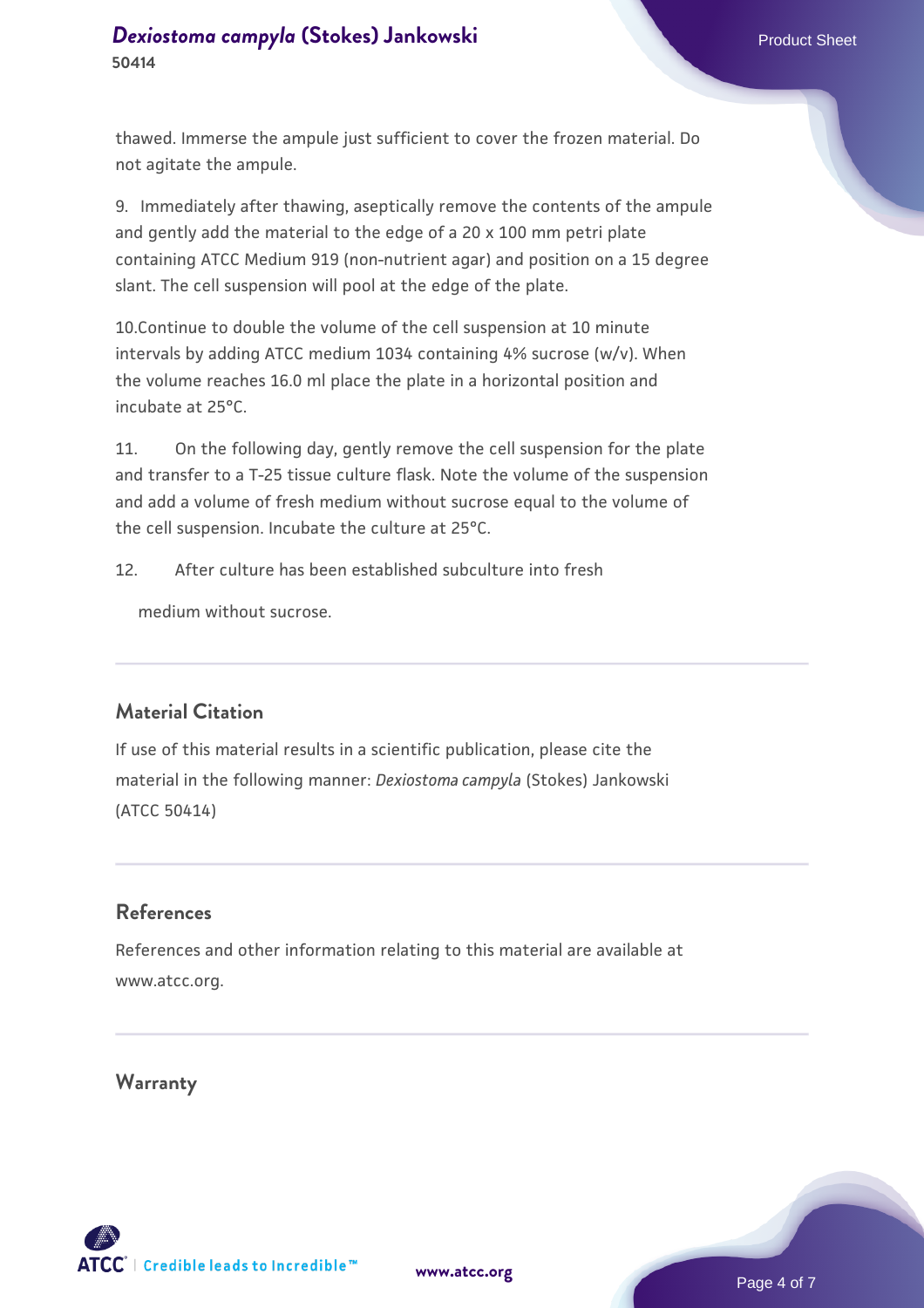The product is provided 'AS IS' and the viability of ATCC® products is warranted for 30 days from the date of shipment, provided that the customer has stored and handled the product according to the information included on the product information sheet, website, and Certificate of Analysis. For living cultures, ATCC lists the media formulation and reagents that have been found to be effective for the product. While other unspecified media and reagents may also produce satisfactory results, a change in the ATCC and/or depositor-recommended protocols may affect the recovery, growth, and/or function of the product. If an alternative medium formulation or reagent is used, the ATCC warranty for viability is no longer valid. Except as expressly set forth herein, no other warranties of any kind are provided, express or implied, including, but not limited to, any implied warranties of merchantability, fitness for a particular purpose, manufacture according to cGMP standards, typicality, safety, accuracy, and/or noninfringement.

#### **Disclaimers**

This product is intended for laboratory research use only. It is not intended for any animal or human therapeutic use, any human or animal consumption, or any diagnostic use. Any proposed commercial use is prohibited without a license from ATCC.

While ATCC uses reasonable efforts to include accurate and up-to-date information on this product sheet, ATCC makes no warranties or representations as to its accuracy. Citations from scientific literature and patents are provided for informational purposes only. ATCC does not warrant that such information has been confirmed to be accurate or complete and the customer bears the sole responsibility of confirming the accuracy and completeness of any such information.

This product is sent on the condition that the customer is responsible for and assumes all risk and responsibility in connection with the receipt, handling, storage, disposal, and use of the ATCC product including without limitation



**[www.atcc.org](http://www.atcc.org)**

Page 5 of 7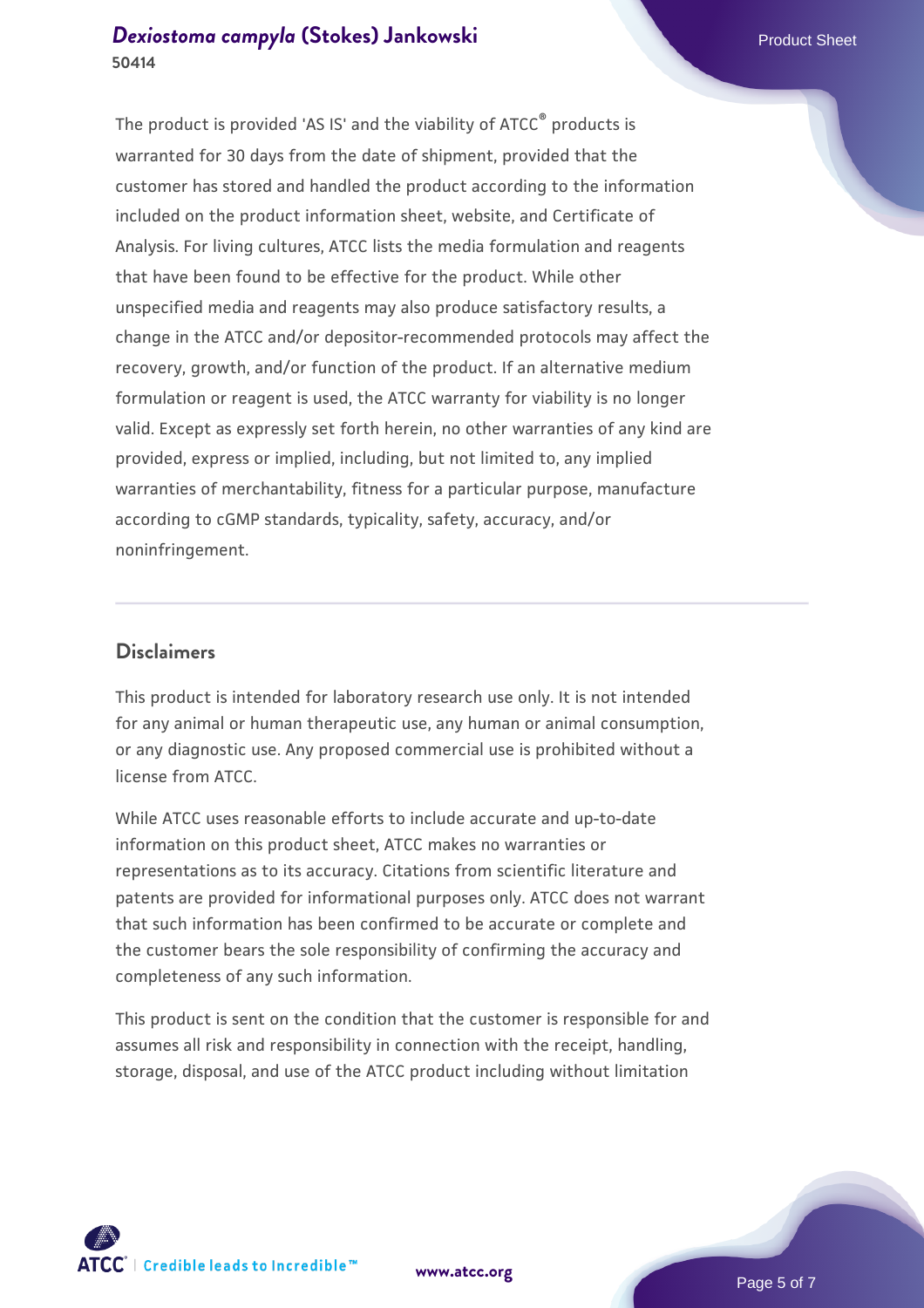# **[Dexiostoma campyla](https://www.atcc.org/products/50414) [\(Stokes\) Jankowski](https://www.atcc.org/products/50414)** Product Sheet **50414**

taking all appropriate safety and handling precautions to minimize health or environmental risk. As a condition of receiving the material, the customer agrees that any activity undertaken with the ATCC product and any progeny or modifications will be conducted in compliance with all applicable laws, regulations, and guidelines. This product is provided 'AS IS' with no representations or warranties whatsoever except as expressly set forth herein and in no event shall ATCC, its parents, subsidiaries, directors, officers, agents, employees, assigns, successors, and affiliates be liable for indirect, special, incidental, or consequential damages of any kind in connection with or arising out of the customer's use of the product. While reasonable effort is made to ensure authenticity and reliability of materials on deposit, ATCC is not liable for damages arising from the misidentification or misrepresentation of such materials.

Please see the material transfer agreement (MTA) for further details regarding the use of this product. The MTA is available at www.atcc.org.

#### **Copyright and Trademark Information**

© ATCC 2021. All rights reserved.

ATCC is a registered trademark of the American Type Culture Collection.

#### **Revision**

This information on this document was last updated on 2021-05-19

#### **Contact Information**

ATCC 10801 University Boulevard Manassas, VA 20110-2209 USA